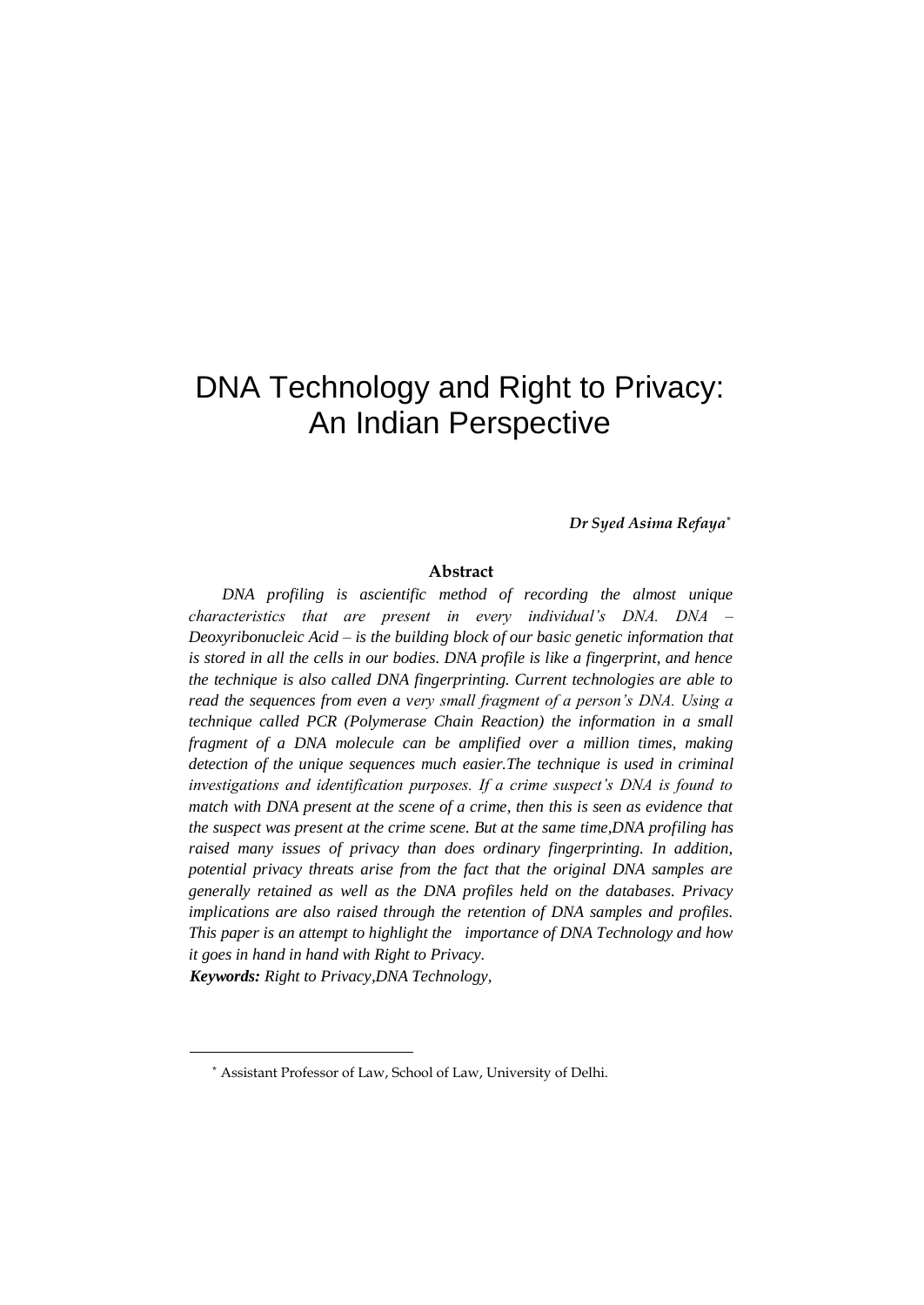## **Introduction**

The Deoxyribonucleic Acid (DNA) is a set of instructions found in a cell. These instructions are used for the growth and development of an organism. The DNA of a person is unique, and variation in the sequence of DNA can be used to match individuals and identify them<sup>1</sup>.DNA technology, therefore allows for accurate establishment of an individual's identity. DNA-based technology can be used to aid criminal investigations. For example, the identity of a criminal offender may be determined by matching DNA found at the crime scene with the DNA of a suspect<sup>23</sup>. In addition, DNA-based technology helps in identification of victims in the event of terrorist attacks or natural disasters such as earthquakes. For example, DNA technology has been used to identify victims of terrorist attacks on the World Trade Centre in 2001, and disasters such as the Asian tsunami in 2004<sup>4</sup> . Further, DNA profiling can be used in civil matters, such as parentage related disputes. Currently, the use of DNA technology for identification of individuals is not regulated. In the past, several expert groups including the Law Commission, have looked at the use and regulation of DNA technology<sup>5</sup>. The Commission submitted its report as well as a draft Bill in July 2017.<sup>2</sup>In this context, the DNA Technology (Use and Application) Regulation Bill, 2018 was introduced in Lok Sabha on August 9, 2018. The Bill regulates the use of DNA technology for the purpose of identification of persons in criminal and civil matters.

## **Position in India**

The right to privacy is an element of various legal traditions to restrain governmental and private actions that threaten the privacy of individuals. Over 150 national constitutions mention the right to privacy<sup>6</sup>. There is now a question as whether the right to privacy Act can co-exist with the current capabilities of intelligence agencies to access and analyse virtually every detail of an individual's

<sup>&</sup>lt;sup>1</sup> "DNA Technology in Forensic Science", Committee on DNA Technology in Forensic Science, United States of America, 1992.

<sup>&</sup>lt;sup>2</sup> "Report No. 271: Human DNA Profiling- A draft Bill for the Use and Regulation of DNA-Based Technology", Law Commission of India, July <sup>3</sup>, http://lawcommissionofindia.nic.in/reports/Report271.pdf

<sup>4</sup> "Nothing to Hide, nothing to fear?", Human Genetics Commissions, United Kingdom, November 2009.

<sup>5</sup> Statement of Objects and Reasons, DNA Technology (Use and Application) Regulation Bill, 2018.

<sup>6</sup> Since the global surveillance disclosures of 2013, initiated by ex-NSA employee Edward Snowden, the inalienable human right to privacy has been a subject of international debate. In combating worldwide terrorism, government agencies, such as the NSA, CIA, R&AW and GCHQ, have engaged in mass, global surveillance.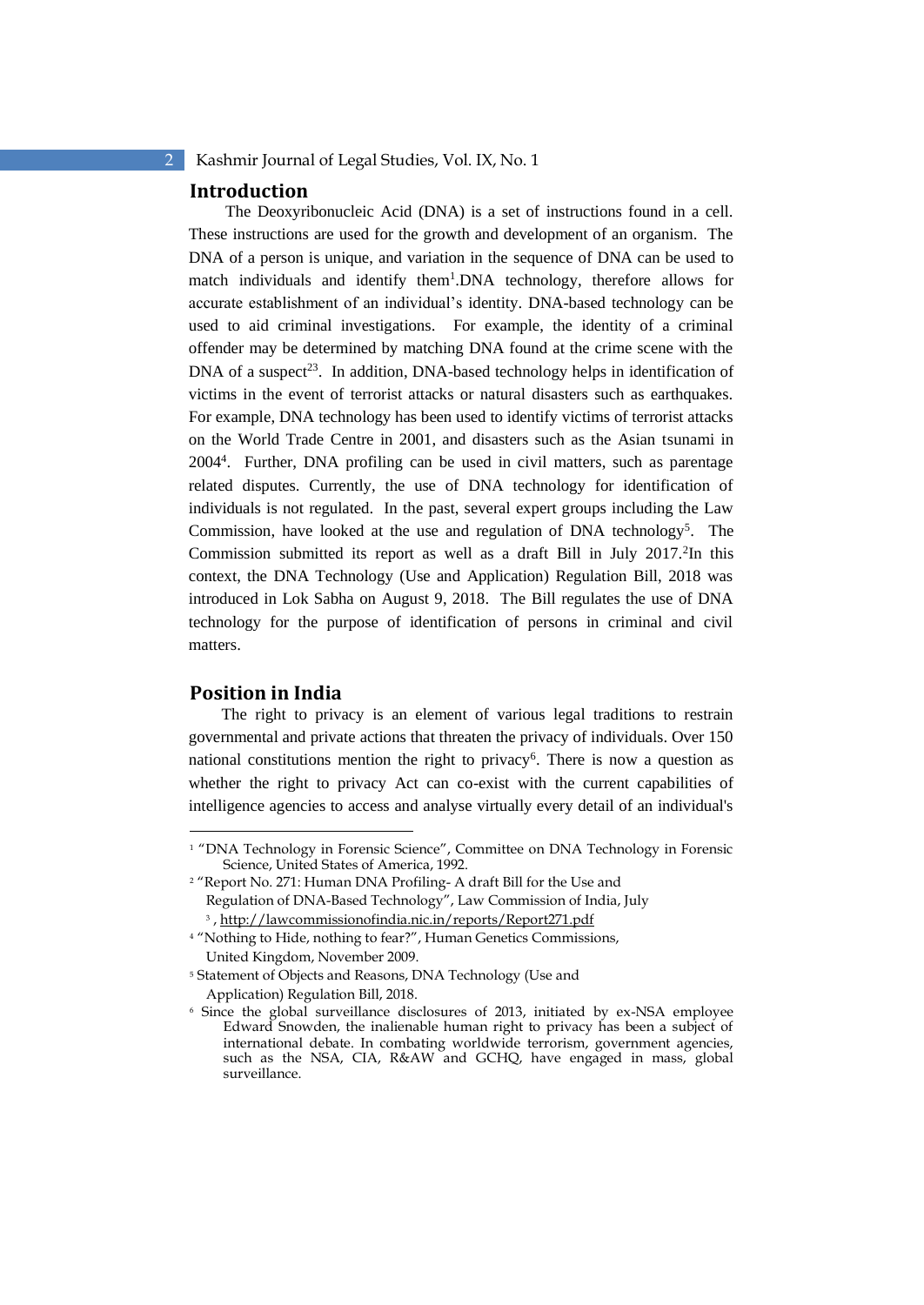life. A major question is that whether or not the right to privacy needs to be forfeited as part of the social contract to bolster defence against criminality.

The right to privacy which was recognised as a fundamental right emerging primarily from Article 21 of the constitution of India, in *Justice K.S. Puttuswamy (Retd.) vs. Union of India<sup>7</sup> .* To make this right meaningful, it is the duty of the state to put in place a data protection framework which, while protecting citizens from dangers to informational privacy originating from state and non-state actors, serves the common good. It is the understanding of the state's duty that the Committee must work with while creating a data protection framework. The relationship between the individual and entities with whom the individual shares her personal data is one that is based on a fundamental expectation of trust. Notwithstanding any contractual relationship, an individual expects that her personal data will be used fairly, in a manner that fulfils her interest and is reasonably foreseeable. This is the hallmark of a fiduciary relationship. The proposed data protection framework is true to the ratio of the judgement of the Supreme Court of India in Puttuswami's case. The Supreme Court held that the right to privacy is a fundamental right flowing from the right to life and personal liberty as well as other fundamental rights securing individual liberty in the constitution. Privacy itself was held to have negative aspect, (the right to be let alone), and a positive aspect, (the right to selfdevelopment). The sphere of privacy includes a right to protect one's identity. The right recognises the fact that all information about a person is fundamentally her own, and she is free to communicate or retain it to herself. The core of informational privacy, thus, is a right to autonomy and self- determination in respect of one's personal data.

The court observed the following-:

*"Formulation of a regime for data protection is a complex exercise which needs to be undertaken by the State after a careful balancing of the requirements of privacy coupled with other values which the protection of data sub-serves together with the legitimate concerns of the* 

*State."* 

Privacy too can be restricted in well-defined circumstances.

- 1. There is a legitimate state interest in restricting the right.
- 2. The restriction is necessary and proportionate to achieve the interest.

3. The restriction is by law.

The use of scientific genetic-based evidence (DNA profiling) in legal case investigation processes brings into collaboration the disciplines of science and law, which have their own institutional needs, standards and imperatives. The

<sup>7</sup> *2017 (10) SCALE 1*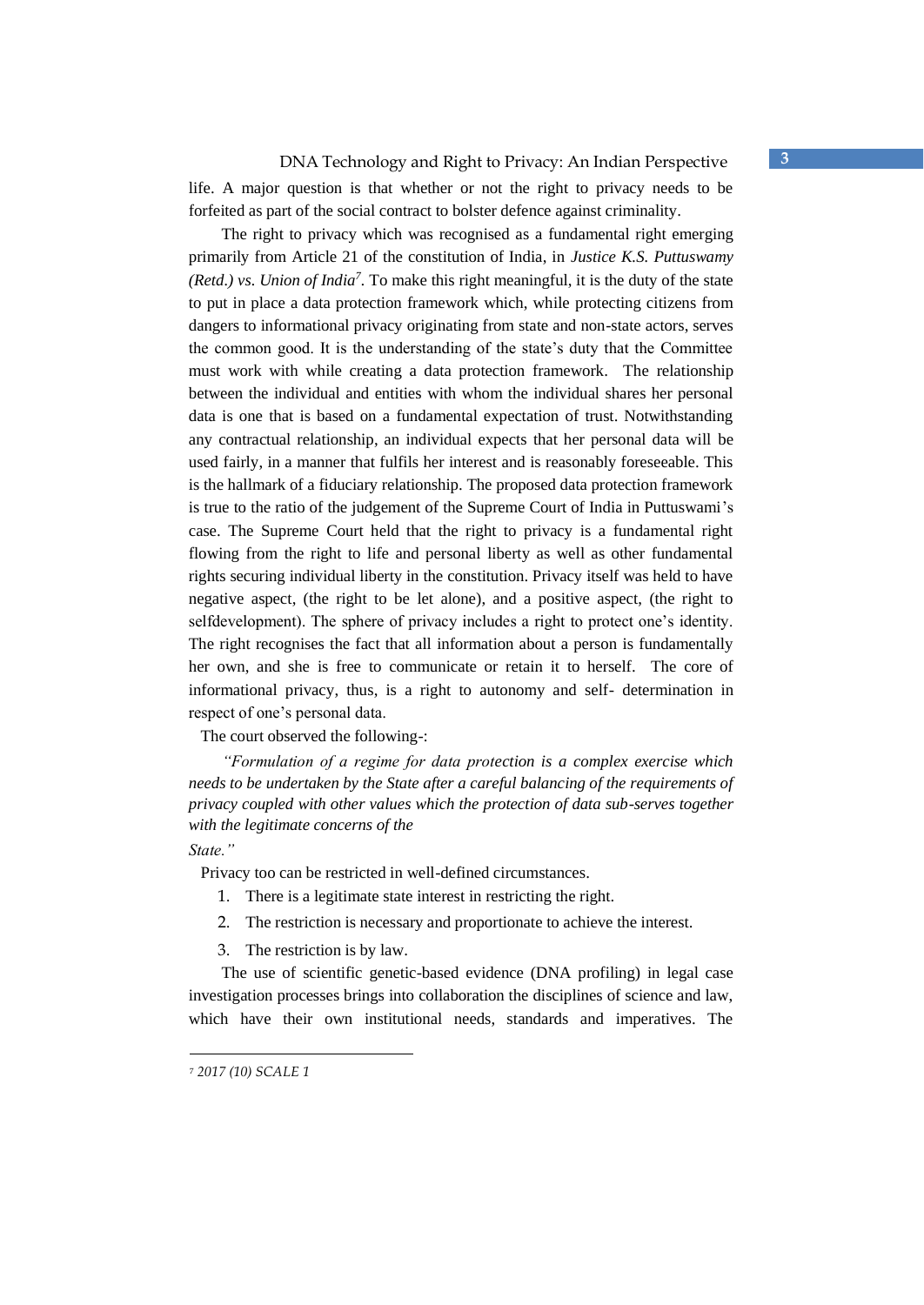widespread use of DNA data to detect offenders and protect the rights of the innocent is one of the most notable examples of such advancements and revolutionary impact of DNA technology, which makes the justice delivery system more efficient and accurate. However, the use of this new technology is not completely risk free. DNA fingerprinting has mostly remained dicey, surviving among two opposite poles of attaining the truth or respecting individual privacy.

DNA profiling may reveal very sensitive information about an individual and their family which may affect them adversely if not properly guarded against potential misuse — accidental or deliberate. The most common form of such misuse resulting in serious violation of privacy and human rights could be unauthorised disclosure of sensitive information with regard to a person's predisposition to disease and their ancestry, for instance, which can be obtained from their DNA samples. Therefore, it is important to adopt a balanced approach in the use of DNA information, so the risk of the violation of privacy and human rights remain at an acceptable level. The identification of offenders and the protection of innocent suspects are two of the main goals for ensuring justice. DNA samples and profiles are very useful for identification purposes, for example, in identifying victims of disasters, as well as suspects (including rapists and murderers). It is also useful for conducting parentage testing and for resolving immigration cases, where a familial relationship (or identity) is in question. In many instances, suspects who are actually innocent are relatively quickly acquitted or excluded from legal proceedings. This technology is, in effect, upholding the principles of 'presumption of innocence', which requires that 'guilt must be proved beyond reasonable doubt', upon which each and every criminal justice system is based. Therefore, every accused person irrespective of his or her status has a right to a fair trial. This legal right even applies to those who have been convicted of similar offences committed in the past. The right of a 'fair trial' is derived from the principles of natural justice<sup>8</sup>.

The Constitution casts a duty on every citizen of India to develop the scientific temper, humanism and the spirit of inquiry and reform and to strive towards excellence in all spheres of individual and collective activity<sup>9</sup>.

Underthe Union List, Parliament is competent to undertake legislations which encourage various technological and scientific methods to detect crimes speedup

<sup>8</sup> During the mid-1980s, the potential application of DNA typing or profiling was initiated by laboratories in the United Kingdom (UK), the United States (US), and Canada. The modern forensic DNA typing invented by Professor Alec Jeffrey was first used in the*Colin Pitchfork* **case in 1985 in UK.**

<sup>9</sup> Article 51A(h) and (j) of Constitution of India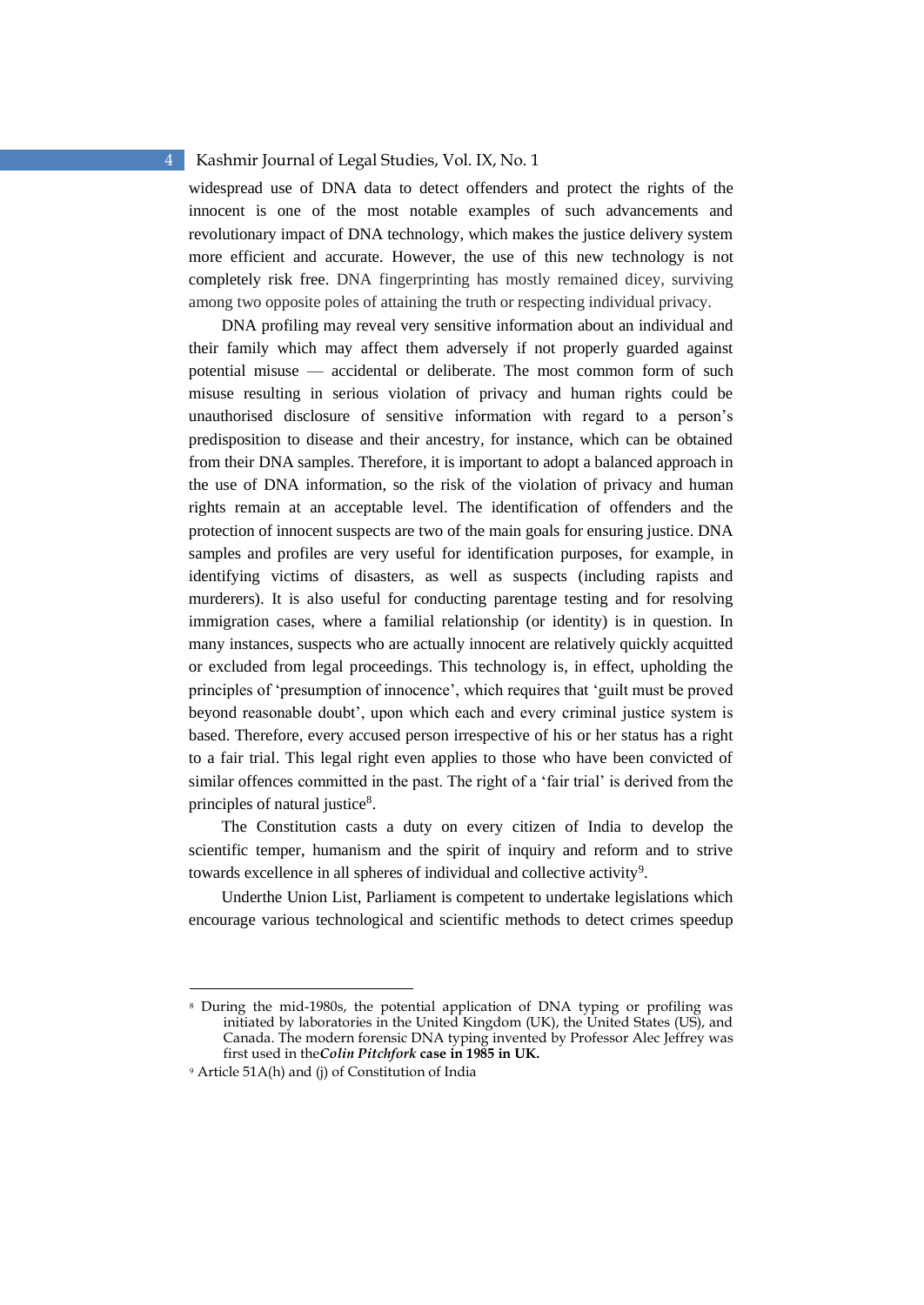The other relevant provisions of the Constitution guarantee a right against the self-incrimination<sup>11</sup> and guarantees protection of life and liberty of every person<sup>12</sup>.

The Indian Evidence Act, 1872<sup>13</sup> deals with facts necessary to explain or introduce a fact in issue or relevant fact. It also provides as to how the Court has to form an opinion upon a point of foreign law or of science or art, or identity of handwriting or finger impressionsetc<sup>14</sup>.

The Act also refers to grounds when opinion becomes relevant<sup>15</sup>. And provides that birth during the continuance of a valid marriage is a conclusive proof of legitimacy with only exception thatthe parents had no access to each other during the period of conception<sup>16</sup>. Also, the Court may presume the existence of any fact which it thinks likely to have happened, regard being had to the common course ofnatural events human conduct andpublic and private business, in their relation to the facts of the particular case $17$ .

If the evidence of an expert is relevant under section 45, the ground on which such opinion is derivedis also relevant underSection 51.

Section 46 deals with facts bearing upon opinions of experts. Theopinion of an expert based on the DNA profiling is also relevant on the same analogy. However, whether a DNA test can be directed or not has always been a debatable issue.

The Criminal Procedure Code,1973, provides that an accused of rape can be examined by a medical practitioner, which will include taking of bodily substances from the accused for DNA profiling. It is noteworthy that, the said Amendment substituted the Explanation to sections 53 and 54, and made it applicable to section 53A as well to clarify the scope of "examination", especially with regard to the use of modern and scientific techniques including DNA profiling<sup>18</sup>.Section 53 authorises the police officials to get medical examination of an arrested person done during the course of an investigation by registered medical practitioner.

<sup>10</sup> Entry 65 & 66

<sup>11</sup> Article 20(3)

<sup>12</sup> Article 21

<sup>13</sup> Section 9

<sup>14</sup> Section 45

<sup>15</sup> Section 51

<sup>16</sup> Section 112

<sup>17</sup> Section 114

<sup>18</sup> Section 53-A was added vide the Code of Criminal Procedure (Amendment) Act, 2005 w.e.f 23-6-2006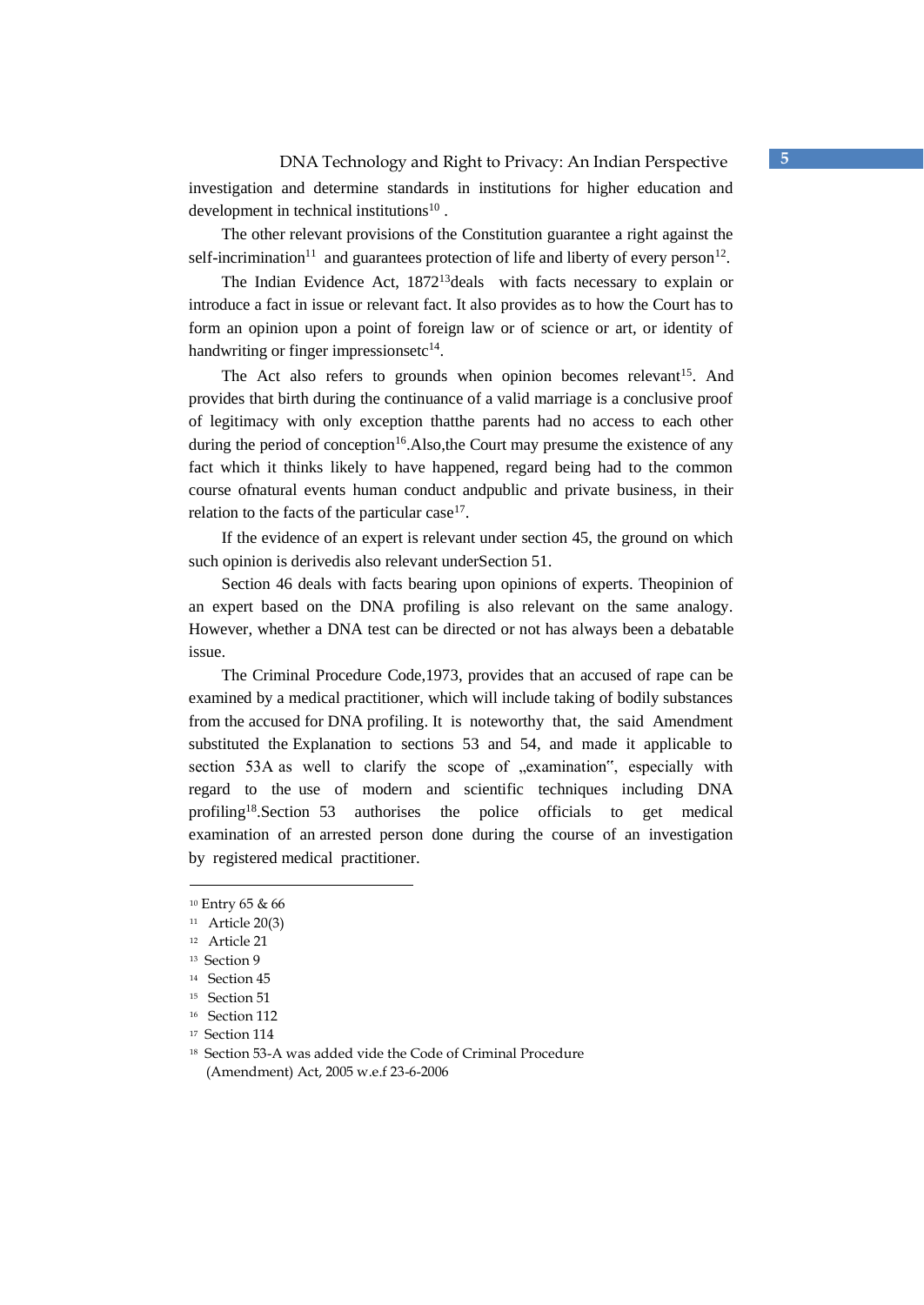The Explanation provides that "Examination shall include the examination of blood, blood-stains, semen, swabs in case of sexual offences, sputum and sweat, hairsamples and finger nail clippingsby the useof modern and scientific techniques including DNA profiling and such other tests which the registered medical practitioner thinks necessary in a particular case. A provision was also added to empower the Magistrate to order a person to give specimen signatures or handwriting<sup>19</sup>.

## **Judicial Response**

A judgmentrendered by an eleven-Judges Bench of the Supreme Court in *Stateof Bombay v. Kathi Kalu Oghad & Ors<sup>20</sup> .*dealt with the issue of selfincrimination and held Self-incrimination must mean conveying information based upon the personal knowledge of the person giving the information and cannot include merely the mechanical process of producing documents in court which may throw a light on any of the points in controversy, but which do not contain any statement of the accused based on his personal knowledge. Example was cited of an accused who may be in possession of a document which is in his writing or which contains his signature or his thumb impression. It was observed that production of such document with a view to comparison of the writing or the signature or the impression of the accused is not the statement of an accused person, which can be said to be of the nature of a personal testimony.

*In Smt. Selvi & Ors. v. State of Karnataka<sup>21</sup> ,* three-Judge Bench of the Supreme Court considered whether involuntary administration of certain scientific techniques like narco-analysis, polygraph examination and Brain Electrical Activation Profile (BEAP) tests and the results thereof are of a 'testimonial character' attracting the bar of Article 20(3) of the Constitution. The Court held; it was observed that the scope of 'testimonial compulsion' is made clear by two premises. The first is that ordinarily it is the oral or written statements which convey the personal knowledge of a person in respect of relevant facts that amount to 'personal testimony' thereby coming within the prohibition contemplated by Article 20(3) of the Constitution of India.

In *Ritesh Sinha v. State of U.*  $P^{22}$ , the questions arose as to whether a Voice Spectrographic Test without the consent of a person offends Article 20(3) of the Constitution and in case the said provision is not violated, whether a magistrate, in absence of any statutory provision or inherent power under the provisions of the

<sup>19</sup> Section 311-A of CRPC

<sup>20</sup> AIR 1961 SC1808:91962) 3 SCR 10

<sup>21</sup> AIR 2010 SC 1974: (2010) 7 SCC 263

<sup>22</sup> (2019) 8 SCC 1 para 27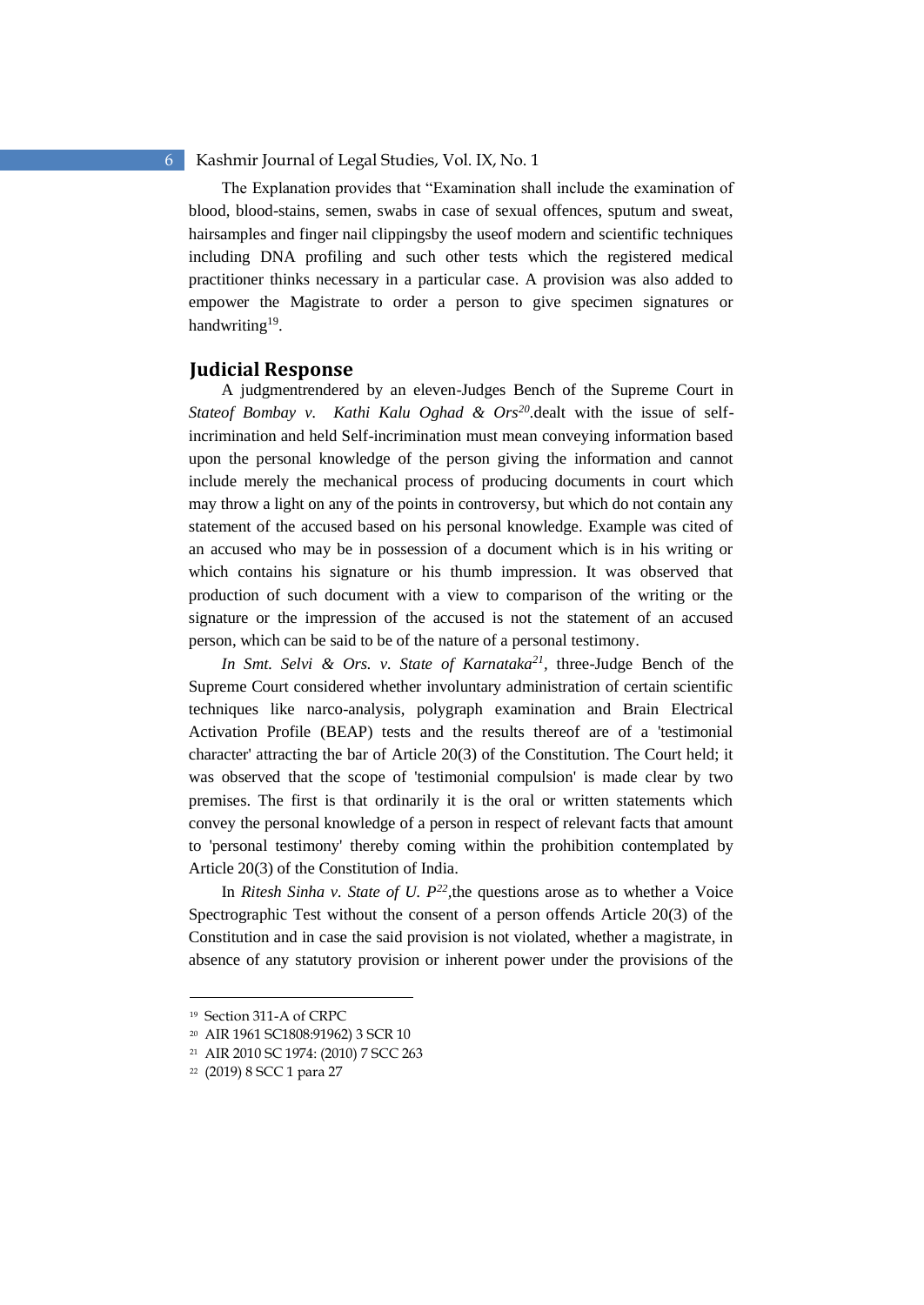Criminal Procedure Code 1973 (Cr. P.C.) has competence to direct a person to be subjected to such a test without his consent. The Court held that taking such test would not violate the mandate of Article 20(3) of the Constitution as has been held by the Supreme Court in Selvi.

The Supreme Court in *Bhabani Prasad Jena v. Convenor Secretary, Orissa State Commission for women<sup>23</sup>*whilst pressing upon the significance of DNA testing in the process of administration of justice held when there is apparent conflict between the right to privacy of a person not to submit himself forcibly to medical examination and duty of the court to reach the truth, the court must exercise its discretion only after balancing the interests of the parties and on due consideration whether for a just decision in the matter DNA test is eminently needed.

# **DNA Technology (Use & Application) Regulation Bill, 2019**

• The Bill regulates the use of DNA technology for establishing the identity of persons. These include criminal matters (such as offences under the Indian Penal Code, 1860), and civil matters such as parentage disputes, emigration or immigration, and transplantation of human organs.

• The Bill establishes a National DNA Data Bank and Regional DNA Data Banks. Every Data Bank will maintain the following indices: (i) crime scene index, (ii) suspects' or undertrials' index, (iii) offenders' index, (iv) missing persons' index, and (v) unknown deceased persons' index.

• The Bill establishes a DNA Regulatory Board. Every DNA laboratory that analyses a DNA sample to establish the identity of an individual, has to be accredited by the Board.

• Written consent by individuals is required to collect DNA samples from them. Consent is not required for offences with punishment of more than seven years of imprisonment or death.

• The Bill provides for the removal of DNA profiles of suspects on filing of a police report or court order, and of undertrials on the basis of a court order. Profiles in the crime scene and missing persons' index will be removed on a written request.

## **Conclusion and Suggestions**

The Bill necessitates the consent of the individual for DNA profiling in criminal investigation and for identifying missing persons. However, the Bill is

23 Air 2010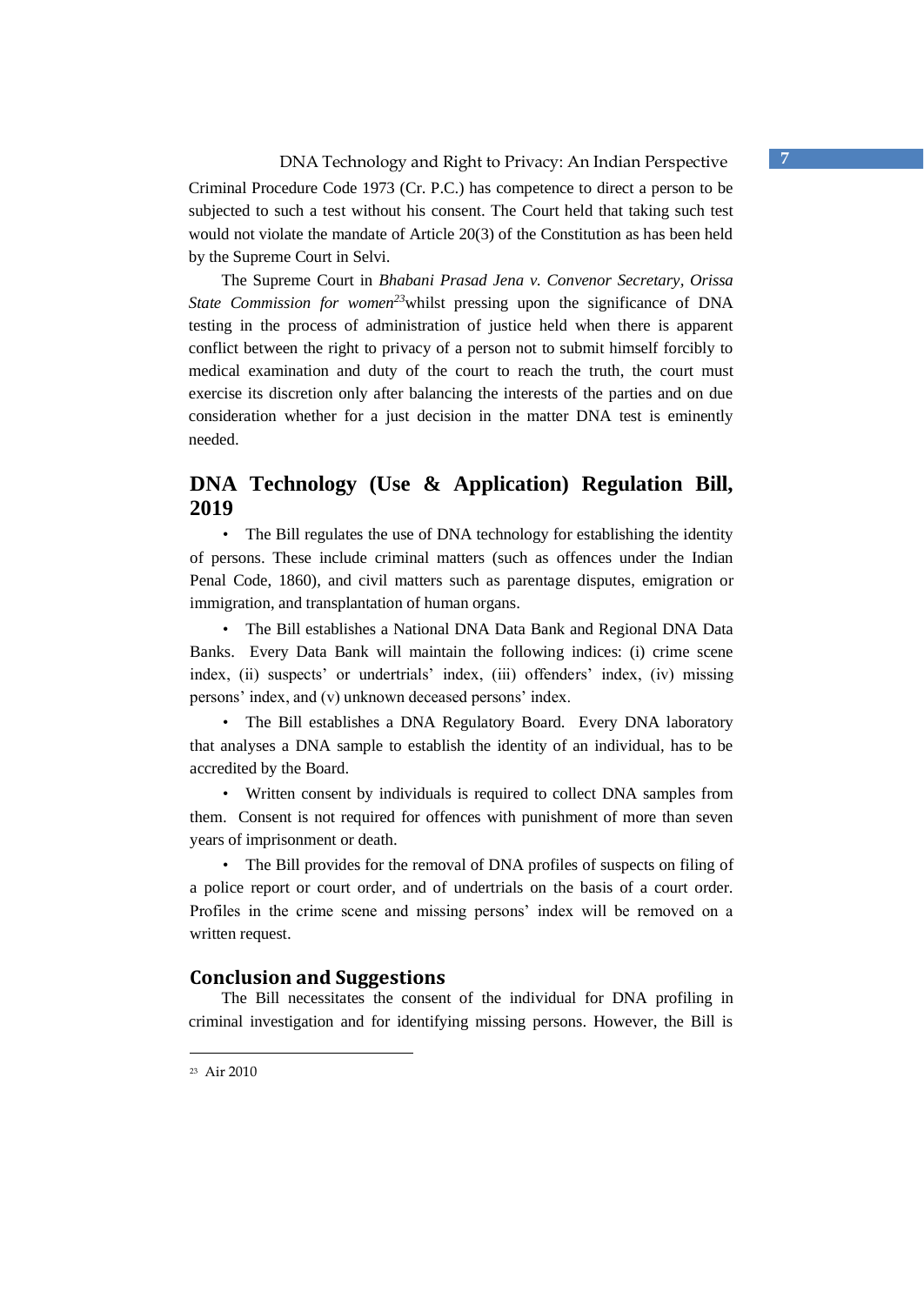silent on the requirement for consent in all civil matters that have been brought under the scope of the Bill.

The omission of civil matters in the provisions of the Bill that are crucial for privacy is just one of the ways the Bill fails to ensure privacy safeguards. The civil matters listed in the Bill are highly sensitive (such as paternity/maternity, use of assisted reproductive technology, organ transplants, etc.) and can have a farreaching impact on a number of sections of society. For example, the civil matters listed in the Bill affect women not just in the case of paternity disputes but in a number of matters concerning women including the Domestic Violence Act and the Prenatal Diagnostic Techniques Act. Other matters such as pedigree, immigration and emigration can disproportionately impact vulnerable groups and communities, raising raises concerns of discrimination and abuse.

Another issue with respect to collection with consent is the absence of safeguards to ensure that consent is given freely, especially when under police custody.

Apart from the collection, the Bill fails to ensure the privacy and security of the samples. One such example of this failure is Section 35(b), which allows access to the information contained in the DNA Data Banks for the purpose of training. The use of these highly sensitive data—that carry the risk of contamination—for training poses risks to the privacy of the people who have deposited their DNA both with and without consent. The Bill needs to be revised to reduce all ambiguity with respect to the civil cases, and also to ensure that it is in line with the data protection regime in India. Following Suggestions are made in this regard

• There are still studies and cases that show that DNA testing can be fallible. The Indian government needs to ensure that there is proper sensitisation and training on the collection, storage and use of DNA profiles as well as the recognition and awareness of the fact that the DNA tests are not infallible amongst key stakeholders, including law enforcement and the judiciary. And the need is to have better draft legislation where right to privacy is not violated unnecessarily.

• Processing (collection, recording, analysis, disclosure, etc) of personal data should be done only for "clear, specific and lawful" purposes. Only that data which is necessary for such processing is to be collected from anyone.

• The personal data may be processed by the government if it considered necessary for any function of Parliament or State Legislature. It includes provision of services, issuing of licenses, etc. On the face of it, it looks extremely vague and could lead to misuse.

• In criminal matters "data principles" (persons whose personal data is being processed) the 'right to be forgotten' is applied. This means they will be able to restrict or prevent any display of their personal data once the purpose of